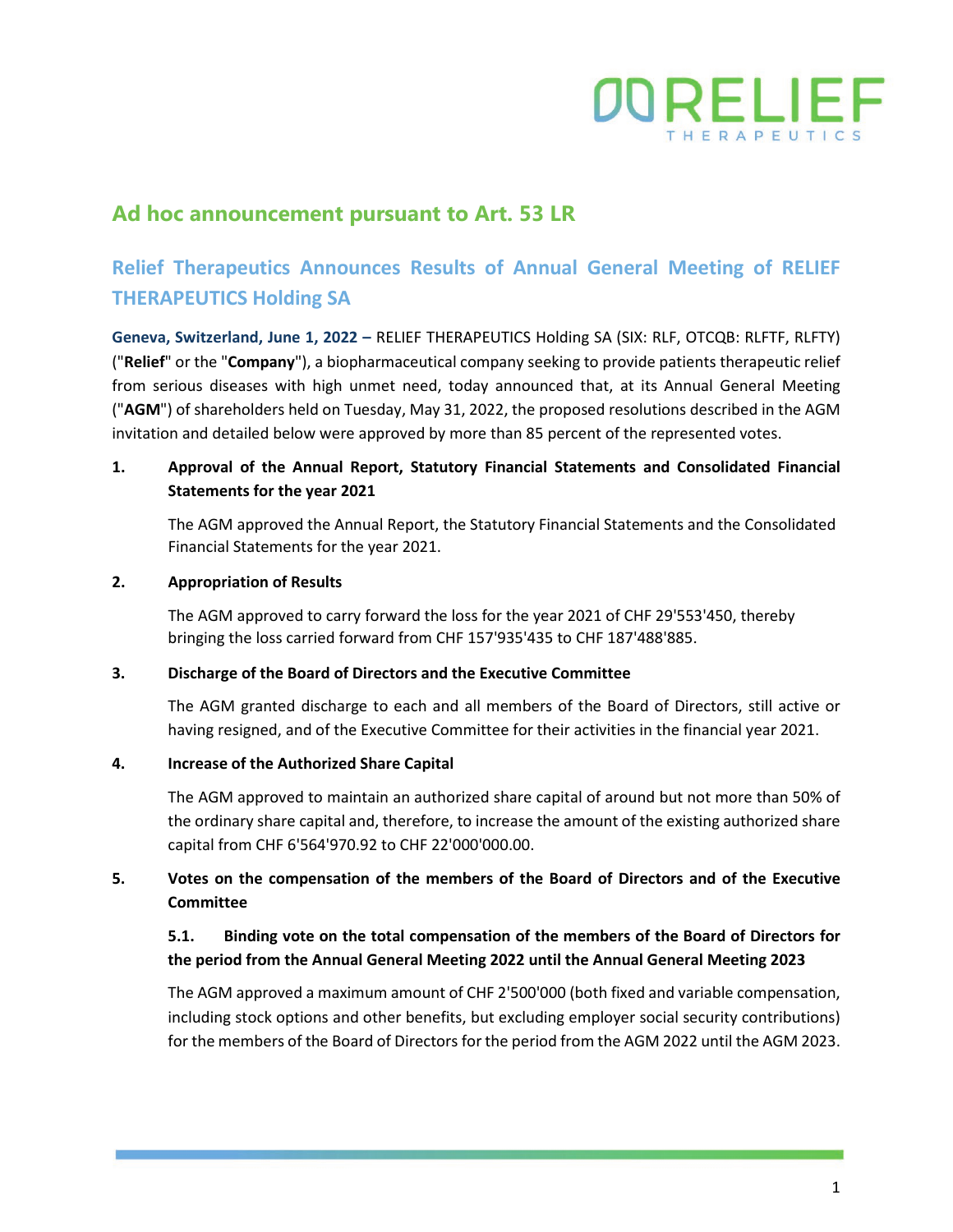

## **Ad hoc announcement pursuant to Art. 53 LR**

### **5.2. Binding vote on the total remuneration of the members of the Executive Committee for the financial year 2023**

The AGM approved a maximum total compensation of CHF 5'000'000 (both fixed and variable compensation, including stock options and other benefits, but excluding employer social security contributions) for the members of the Executive Committee for the financial year 2023.

#### **5.3. Consultative vote on the 2021 Compensation Report**

The AGM approved, on a consultative basis, the Compensation Report for the financial year 2021.

#### **6. Elections**

#### **6.1 Re-election of existing members of the Board of Directors**

The AGM re-elected the existing members of the Board of Directors, Dr. Raghuram Selvaraju, Dr. Thomas Plitz, Dr. Patrice Jean, Mr. Paolo Galfetti, and Ms. Michelle Lock.

#### **6.2 Chairman of the Board of Directors**

The AGM re-elected the Chairman of the Board of Directors, Dr. Raghuram Selvaraju.

#### **6.3 Nomination and Compensation Committee**

The AGM re-elected the members of the Nomination and Compensation Committee, Dr. Raghuram Selvaraju and Dr. Thomas Plitz.

#### **6.4 Independent Voting Rights Representative**

The AGM re-elected the independent proxy holder of the Company, Mr. Thomas Hua.

#### **6.5 Auditors**

The AGM re-elected the statutory auditor, MAZARS SA.

#### **ABOUT RELIEF**

Relief focuses primarily on clinical-stage programs based on molecules with a history of clinical testing and use in human patients or a strong scientific rationale. Relief has a Collaboration and License Agreement with Acer Therapeutics for the worldwide development and commercialization of ACER-001, a taste-masked and immediate release proprietary powder formulation of sodium phenylbutyrate (NaPB) for the treatment of Urea Cycle Disorders and Maple Syrup Urine Disease. Acer's new drug application for ACER-001 for use as a treatment of urea cycle disorders was recently accepted by the FDA for filing with a PDUFA decision date of June 5, 2022. Relief also continues to study aviptadil for several possible lung